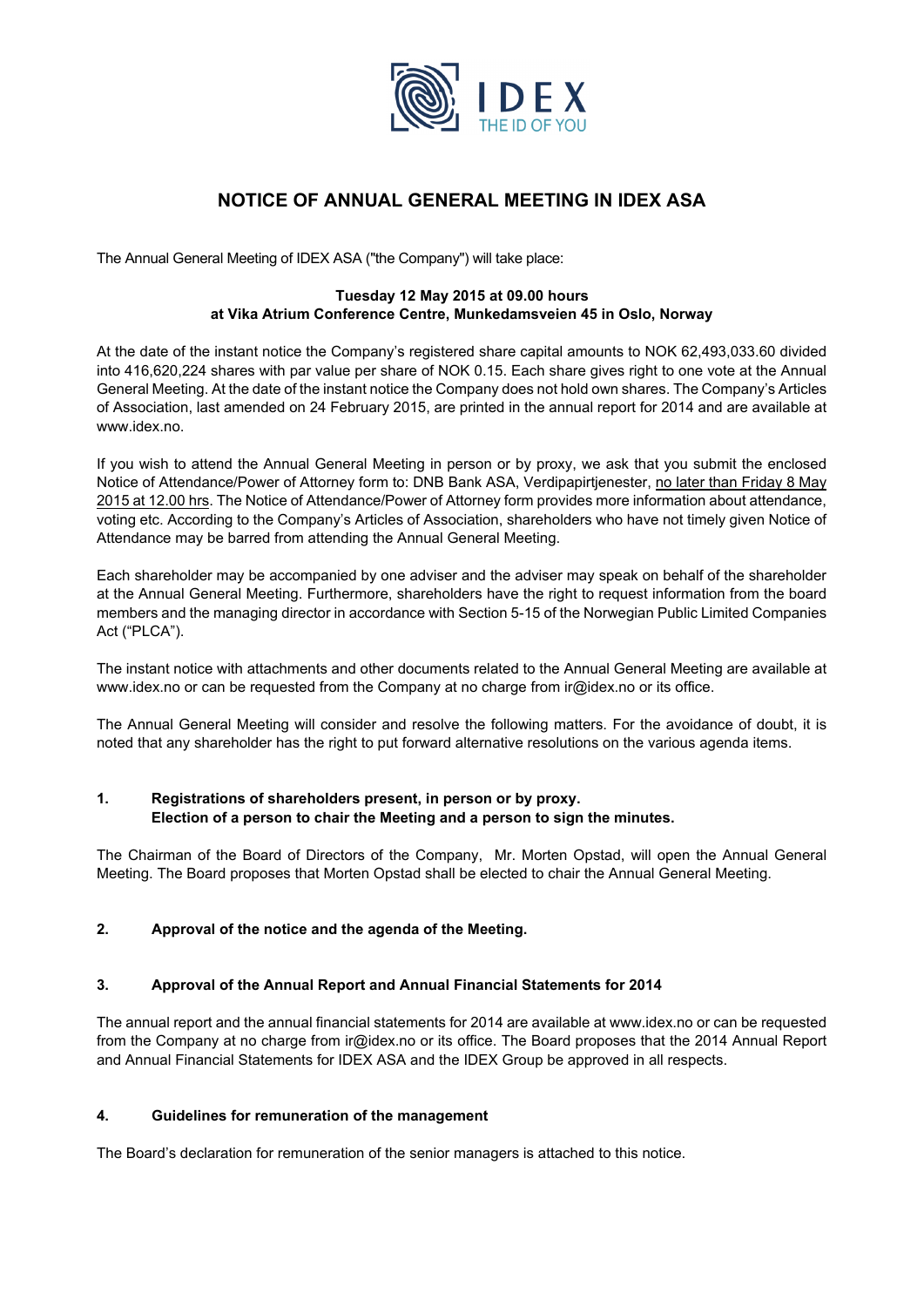Pursuant to Section 6-16a of the PLCA, the Board proposes the following resolutions:

#### *(a) Advisory resolution of management remuneration policy*

*The Annual General Meeting acknowledges the statement on executive remuneration, conf. Section 6- 16a of the PLCA, as presented by the Board to the Annual General Meeting. In case the Board in any new agreement valid in 2016 departs from the guidelines for 2016, the reason shall be stated in the minutes of the relevant Board meeting.* 

#### *(b) Binding resolution of management remuneration policy*

*The Annual General Meeting refers to its resolution on item 5 on the agenda of the instant meeting. Any other share-based remuneration program must be presented for consideration at a general meeting.* 

#### **5. 2015 Subscription rights incentive plan**

The Annual General Meeting on 7 May 2014 resolved to renew previous resolutions providing for the grant of independent subscription rights as part of the Company's incentive program. A new subscription rights plan is proposed for the coming one-year period. Consistent with past practice, the former plan is closed each time a new plan is implemented, meaning that no further subscription rights will be granted under these former plans.

Independent subscription rights cannot be exercised beyond five years from the date of the resolution by the general meeting. In order for the Company to continue with a consistent five-year total life span and consistent vesting schedules on future grants, the Board proposes the adoption of a new subscription rights program for the coming one-year period. The Board proposes that the maximum number of independent subscription rights that may be granted under the 2015 program shall be limited to 10 (ten) per cent of the registered number of shares in the Company following completion and registration of the share issue of a total of 52,500,000 shares to funds managed by Woodford Investment Management LLP (such share issue being, among other things, the subject of the Extraordinary General Meeting scheduled for 29 April 2015). The grants are also limited to provide that the number of issued and outstanding subscription rights under all of the Company's subscription right programs shall not exceed 10 (ten) per cent of the registered number of shares in the Company at any given time.

The Board proposes that the Annual General Meeting passes a resolution for the issuance of subscription rights to employees and individual contractors in the Company and its subsidiaries and affiliates.

The Board considers that incentive subscription rights contributes to rentention and motivation of employees and individual contractors by allowing them to share the rewards resulting from their efforts.

Proposal for resolution by the Annual General Meeting:

*The Annual General Meeting resolves a new 2015 Subscription Rights Incentive Plan, whereby the Company may issue independent subscription rights to employees of IDEX ASA and its subsidiaries and affiliated companies (hereinafter collectively referred to as "the Company"), and to individual contractors performing similar work.* 

*For the avoidance of doubt, the foregoing includes grants of subscription rights to (i) employees of and individual consultants to IDEX America Inc., a wholly owned subsidiary of the Company duly organized and existing under the laws of the State of Delaware and/or (ii) other employees or individual consultants within the IDEX Group of Companies who are US citizens, US residents within the meaning of Section 7701 of the U.S. Internal Revenue Code of 1986, as amended, and US non-residents who accrue benefits under the 2015 Subscription Rights Incentive Plan during a period of US employment.* 

*Each subscription right shall entitle the holder to demand issue of one share in the Company. In the event the Company's share capital or number of shares is changed by way of a capitalization issue, stock split, stock consolidation etc. the maximum number of subscription rights, and the consideration for the shares to be issued in the Company upon exercise of the subscription rights, shall be adjusted accordingly and rounded downwards to the nearest whole number.*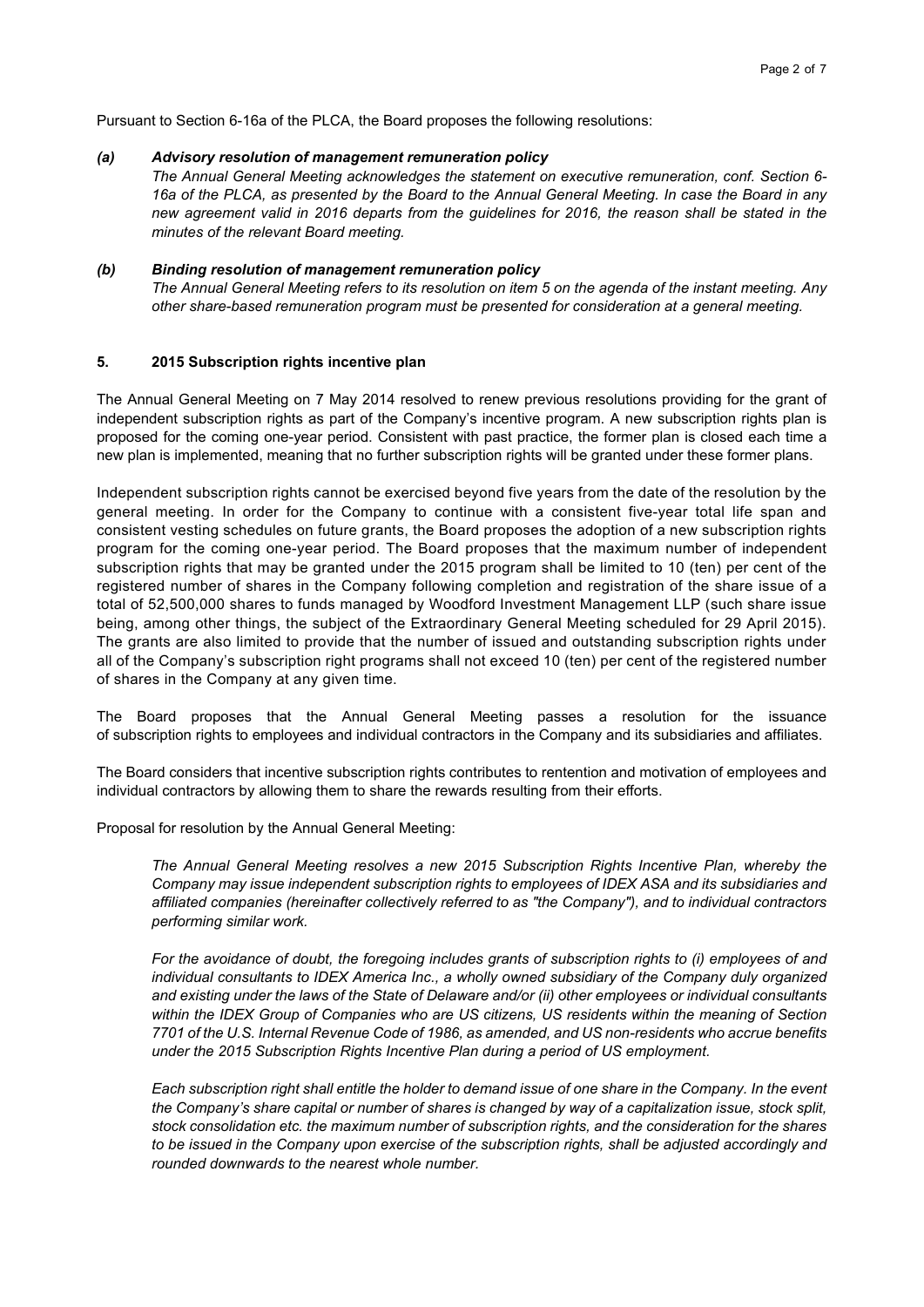*The number of subscription rights which may be issued shall be a minimum of one subscription right and a maximum of 46,912,022 subscription rights; limited, however, so that the number of issued and outstanding subscription rights under all of the Company's subscription right programs shall not exceed 10 (ten) per cent of the registered number of shares in the Company at any given time.* 

*The subscription rights must be subscribed for by latest the day immediately preceding the 2016 Annual General Meeting.* 

*The subscription rights will be granted for no consideration.* 

*The subscription rights shall be non-assignable otherwise than by will or by the laws of descent and distribution.* 

*The vesting schedule for the subscription rights shall be 25 per cent each year beginning one year from the date of grant of the subscription rights. The Board may decide to establish an accelerated vesting schedule, if deemed appropriate.* 

*Except as otherwise expressly determined by the Board, in the event of a Change of Control, subscription*  rights shall accelerate and immediately become one hundred per cent vested as of the date of the *consummation of the Change of Control. For the purpose of this paragraph, Change of Control shall mean the occurrence of any of the following events: (i) Any acquisition, sale or disposition of stock or assets of the Company or merger or other form of consolidation resulting in a change of ownership of all or substantially all of the Company's assets, (ii) any legal person directly or indirectly becoming the beneficial owner of securities of the Company representing fifty per cent or more of the combined voting power of the Company's then-outstanding securities; or (iii) the complete liquidation of the Company pursuant to a plan approved by the shareholders of the Company.* 

*The Board will establish the further rules and procedures in regard to vesting and exercise in cases of resignation or other termination of employment or contract, including subsequent time frames to allow completion of exercise after termination.* 

*In connection with the issuance of subscription rights, and the exercise of any of the subscription rights and the resulting share capital increase in the Company, the existing shareholders are waiving their preferential right to subscribe for subscription rights or shares, as the case may be, according to the PLCA.* 

*As consideration for the shares to be issued in the Company upon exercise of the subscription rights hereunder, the holders of the subscription rights shall pay to the Company a sum per share, which shall equal the greater of (i); the average closing price of the Company's share reported by Oslo Axess or Oslo Børs, over ten trading days immediately preceding the date of grant of the subscription rights, and (ii) the closing price of the Company's share reported by Oslo Axess or Oslo Børs, as applicable, on the trading day immediately preceding the date of grant of the subscription rights. Notwithstanding the foregoing, if the subscription right holder is an owner of 10% or more of the Company's shares, in the case of grant which is an incentive subscription right under the U.S. Internal Revenue Code, the exercise price shall be not less than 110% of the greater of (i) the average closing price of the Company's share reported by Oslo Axess or Oslo Børs, as applicable, over ten trading days immediately preceding the date of grant of the subscription rights and (ii) the closing price of the Company's share reported by Oslo Axess or Oslo Børs, as applicable, on the trading day immediately preceding the date of grant of the subscription rights.* 

*No subscription rights may be exercised beyond the 5-year anniversary of the date of this resolution. In connection with the issuance of subscription rights, the Company may provide terms and conditions for exercise, as well as imposing restrictions on the sale and transfer of shares issued upon exercise of the subscription rights.* 

*Any shares that are issued by the Company under the Subscription Rights Plan shall carry right to dividends declared subsequent to the subscriber having paid the subscription price and the associated share capital increase having been registered in the Register of Business Enterprises. All other shareholder rights*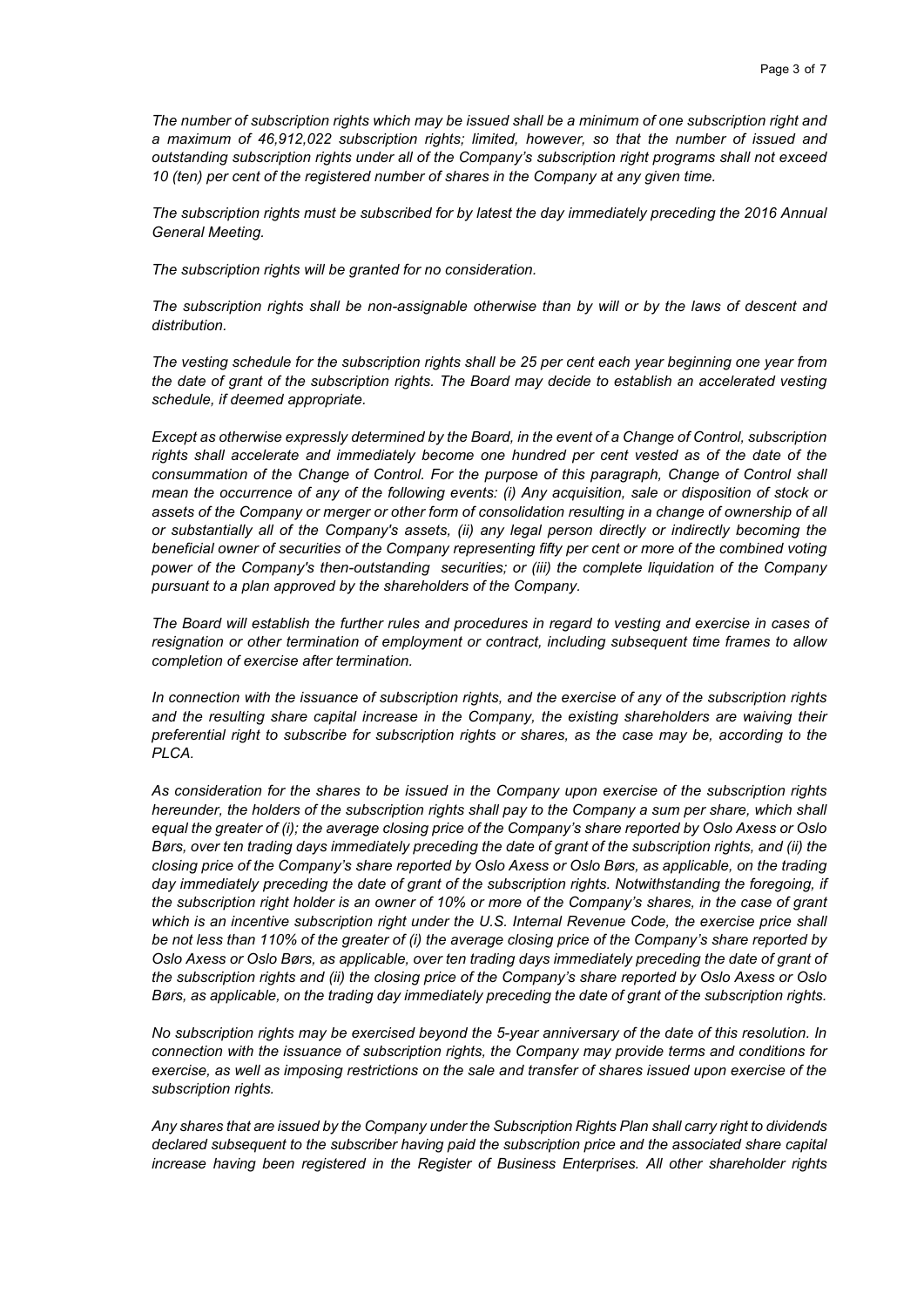*associated with these shares, hereunder those referenced in § 11-12 (2) (9) of the PLCA, shall attach from the date of payment of the exercise price.* 

### **6. Authorizations to the Board to issue new shares**

The Annual General Meeting on 7 May 2014 authorized the Board of the Company to increase the Company's share capital by issuance of new shares in connection with private placements and rights issues. The authorizations expire on the date of the 2015 Annual General Meeting.

Generally, as the Company is working to further develop its business operations it is necessary that the Board is able to commit transactions with potential investors on a short notice. The required 21-day notice for a general meeting may delay this process.

The Board proposes that the authorizations shall be renewed for a one-year period.

The Board proposes that the board authorization be maximized to 10 percent of the Company's registered share capital at the time of this authorization.

By reason of the above, the Board proposes the adoption of the following separate authorizations to the Board to issue shares:

#### *(a) Board authorization to issue shares in private placements*

- *1. The Board of Directors of IDEX ASA ("the Company") is authorized to accomplish one or more share capital increases by subscription for new shares. The total amount by which the share capital may be increased is NOK 7,036,803.36 (representing 10 per cent of the registered share capital of the Company following completion and registration of the share issue of a total of NOK 52,500,000 shares to funds managed by Woodford Investment Management LLP, which share issue, among other things, is the subject to the Extraordinary General Meeting scheduled for 29 April 2015). Moreover, under no circumstances shall the sum of capital increases that may be accomplished by the Board collectively under this agenda item 6 exceed NOK 7,036,803.36. Any previous authorizations given to the Board to issue shares shall be, and hereby are, withdrawn with effect from the date this authorization is registered in the Register of Business Enterprises (not including, for the avoidance of doubt, the other authorizations contained in this agenda item 6 and in agenda item 7).*
- *2. The instant authorization may be used in connection with private placements and share issues to suitable investors (may be existing and/or new shareholders, hereunder employees in the Company) in order to raise additional capital for the Company.*
- *3. In the event the Company's share capital or nominal value per share is changed by way of a capitalization issue, stock split, stock consolidation etc., the maximum nominal value of the shares that may be issued under this authorization shall be adjusted accordingly.*
- *4. Existing shareholders are waiving their preemptive right to subscribe for shares according to the PLCA in the event of a share capital increase as authorized herein.*
- *5. The Board is authorized to decide upon the subscription terms, including issue price, date of payment and the right to sell shares to others.*
- *6. Payment of share capital in connection with a share capital increase authorized herein may be made by way of non-cash contribution and other special subscription terms, as same are provided in Section 10- 2 of the PLCA.*
- *7. The General Meeting authorizes the Board to amend the Company's Articles of Asso-ciation concerning the size of the share capital when the instant authorization is used.*
- *8. The authorization shall be valid until the 2016 Annual General Meeting, but not later than 30 June 2016.*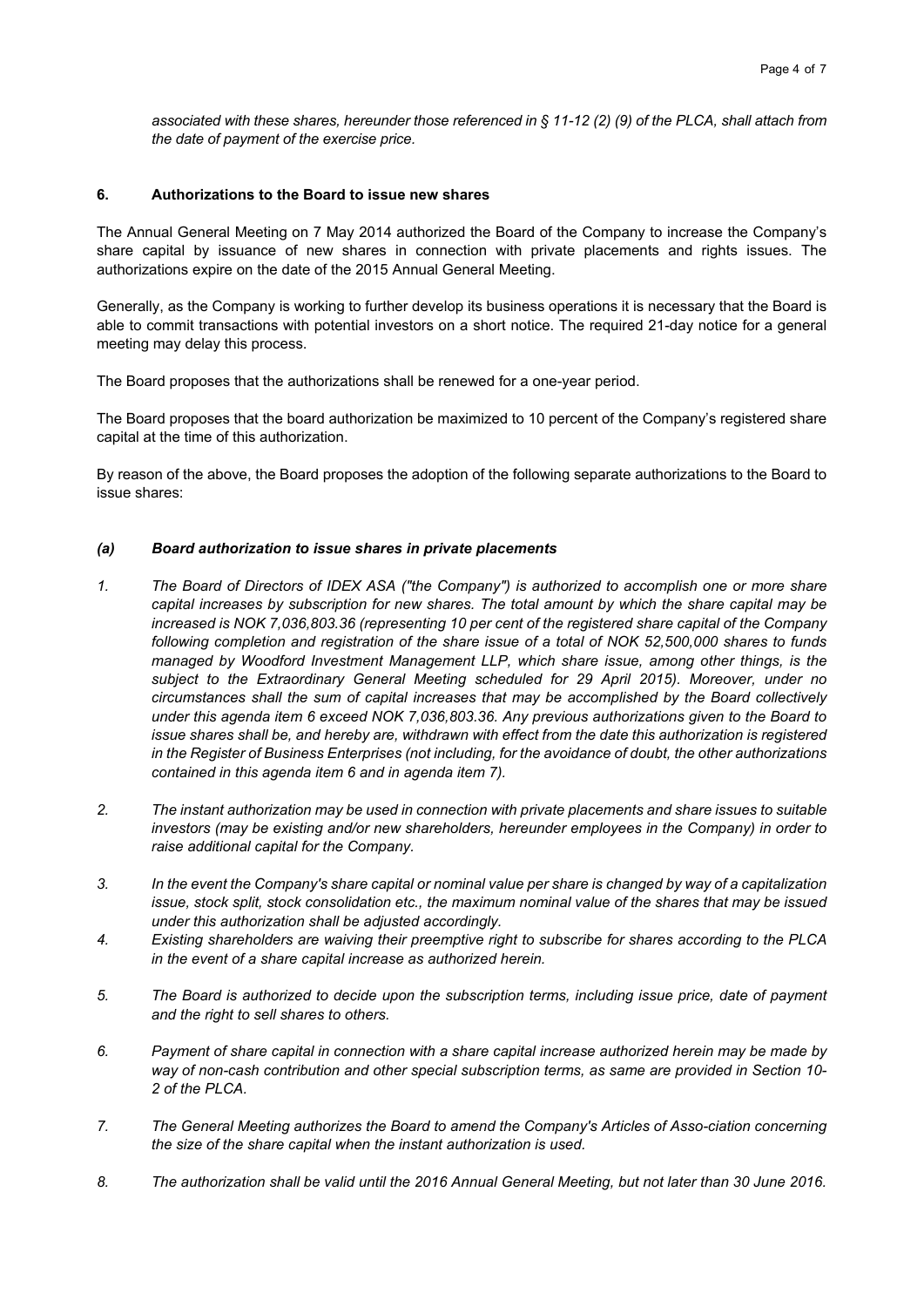- *9. The new shares, which may be subscribed for according to this authorization, shall have right to dividends declared subsequent to the subscriber having paid the subscription price and the associated share capital increase having been registered in the Register of Business Enterprises. In other respects, the shares shall have shareholder rights from the time of issuance, unless the Board otherwise determines.*
- *10. Shares that are not fully paid cannot be transferred or sold.*

#### *(b) Board authorization to issue shares in rights issues*

- *1. The Board of Directors of IDEX ASA ("the Company") is authorized to accomplish one or more share capital increases by subscription for new shares. The total amount by which the share capital may be increased is NOK 7,036,803.36 (representing 10 per cent of the registered share capital of the Company following completion and registration of the share issue of a total of 52,500,000 shares to funds managed by Woodford Investment Management LLP, which share issue, among other things, is the subject to the Extraordinary General Meeting scheduled for 29 April 2015). Moreover, under no circumstances shall the sum of capital increases that may be accomplished by the Board collectively under this agenda item 6 exceed NOK 7,036,803.36. Any previous authorizations given to the Board to issue shares shall be, and hereby are, withdrawn with effect from the date this authorization is registered in the Register of Business Enterprises (not including, for the avoidance of doubt, the other authorizations contained in this agenda item 6 and in agenda item 7).*
- *2. The instant authorization may be used in connection with rights issue to existing shareholders of the Company in order to raise additional capital for the Company.*
- *3. In the event the Company's share capital or nominal value per share is changed by way of a capitalization issue, stock split, stock consolidation etc., the maximum nominal value of the shares that may be issued under this authorization shall be adjusted accordingly.*
- *4. The Board is authorized to decide upon the subscription terms, including issue price, date of payment and the right to sell shares to others.*
- *5. Payment of share capital in connection with a share capital increase authorized herein may be made by way of non-cash contribution and other special subscription terms, as same are provided in Section 10- 2 of the PLCA.*
- *6. The General Meeting authorizes the Board to amend the Company's Articles of Association concerning the size of the share capital when the instant authorization is used.*
- *7. The authorization shall be valid until the 2016 Annual General Meeting, but not later than 30 June 2016.*
- *8. The new shares, which may be subscribed for according to this authorization, shall have right to dividends declared subsequent to the subscriber having paid the subscription price and the associated share capital increase having been registered in the Register of Business Enterprises. In other respects, the shares shall have shareholder rights from the time of issuance, unless the Board otherwise determines.*
- *9. Shares that are not fully paid cannot be transferred or sold.*

#### **7. Resolution of the remuneration of the Board members**

The nomination committee's recommendation on this subject will be presented before or at the Annual General Meeting.

The nomination committee proposes the following resolution to be approved by the Annual General Meeting:

*The annual board remuneration is NOK 225,000 per board member for the period from the date of the 2014 Annual General Meeting until the date of the 2015 Annual General Meeting. The Chairman of the Board*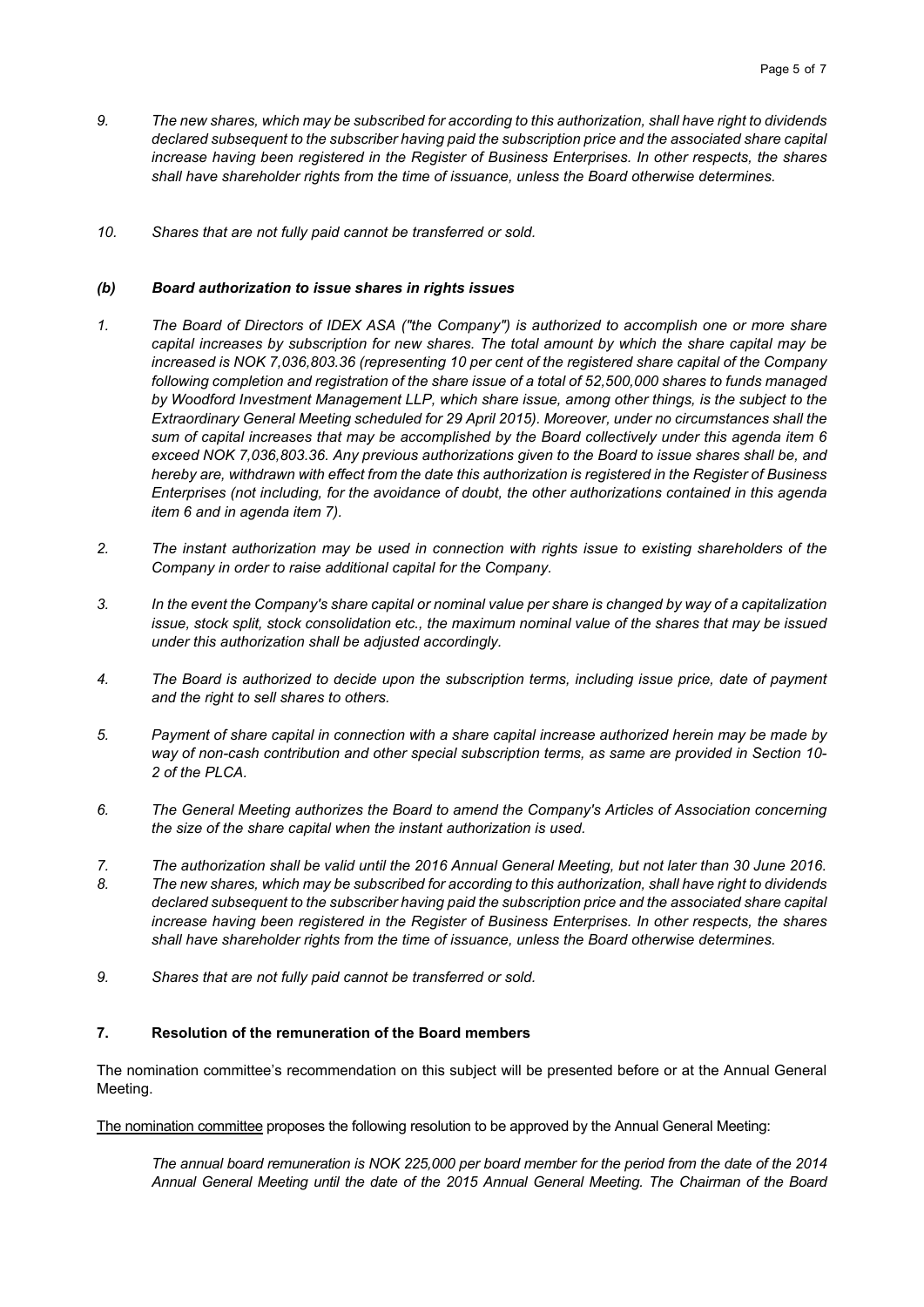*receives an additional annual amount of NOK 75,000. Board member Andrew James MacLeod is based in London and applies substantial time on the board position, among other things due to the travel time involved. It is therefore proposed that he receives an additional amount of NOK 75,000. In addition, the Company will refund relevant expenses that the members of the board may have incurred in connection with the exercise of board functions.* 

As the Company sees benefits in restraining the outflow of liquidity and the Board members have indicated that they may be interested in receiving shares in the Company, it is proposed that the Board members, as an alternative to a cash payment, can elect to receive all or part of the remuneration in the form of shares in the Company. The number of shares to which the board members would be entitled is proposed to be calculated as follows: The board member shall be entitled to subscribe for a value of shares (based on the average closing price of the Company's shares over the ten trading days prior to the Annual General Meeting in 2015) of 133 per cent of the NOK amount granted as board remuneration; provided, however, that the Board member must pay a subscription price per share equal to the par value of the share, being NOK 0.15 per share.

The Board proposes the following resolution by the Annual General Meeting:

*The Board members may elect to receive all or part of the board remuneration in the form of shares in the Company.* 

*The number of shares to which the Board members would be entitled shall be calculated as follows: The Board member shall be entitled to subscribe for shares having a total market value (based on the average closing price of the Company's shares over the ten trading days prior to the Annual General Meeting in 2015) of 133 per cent of the NOK amount granted as board remuneration; provided, however, that the Board member must pay a subscription price per share equal to the par value of the share, being NOK 0.15.* 

*To the extent a Board member wishes to receive board remuneration in the form of shares, the Board member must notify the Company and subscribe for the shares within the start of trading on Oslo Axess or Oslo Børs, as applicable, on the trading day immediately subsequent to the date of the 2015 Annual General Meeting, and also pledge to not sell the shares before the earlier of the Annual General Meeting of the Company in 2016 or 30 June 2016. Payment of the subscription price shall be made no later than 31 May 2015.* 

*In order to facilitate the foregoing, the Board is authorized to accomplish one or more share capital increases with a maximum of NOK 200,000 for the purpose of issuing shares to those Board members who elect to receive shares as opposed to cash on the aforesaid terms, and to amend the Company's Articles of Association accordingly. Existing shareholders are waiving their preemptive right to subscribe for shares according to the PLCA in event of a share capital extension as authorized herein. The new shares, which may be subscribed for according to this resolution, shall have right to dividends declared subsequent to the subscriber having paid the subscription price and the associated share capital increase having been registered in the Register of Business Enterprises. This Board authorization expires on 31 May 2015.* 

#### **8. Election of board of directors**

The nomination committee's recommendation on this subject will be presented before or at the Annual General Meeting.

Four out of five board members stand for election; Morten Opstad (Chairman), Frode Haugli, Hanne Høvding and Toril Nag. Andrew James MacLeod was elected for a two-year term at the 2014 Annual General Meeting and does not stand for election at this time.

The Board's current members are presented in the 2014 annual report.

#### **9. Resolution of the remuneration to the members of the nomination committee**

The nomination committee's recommendation on this subject will be presented before or at the Annual General Meeting.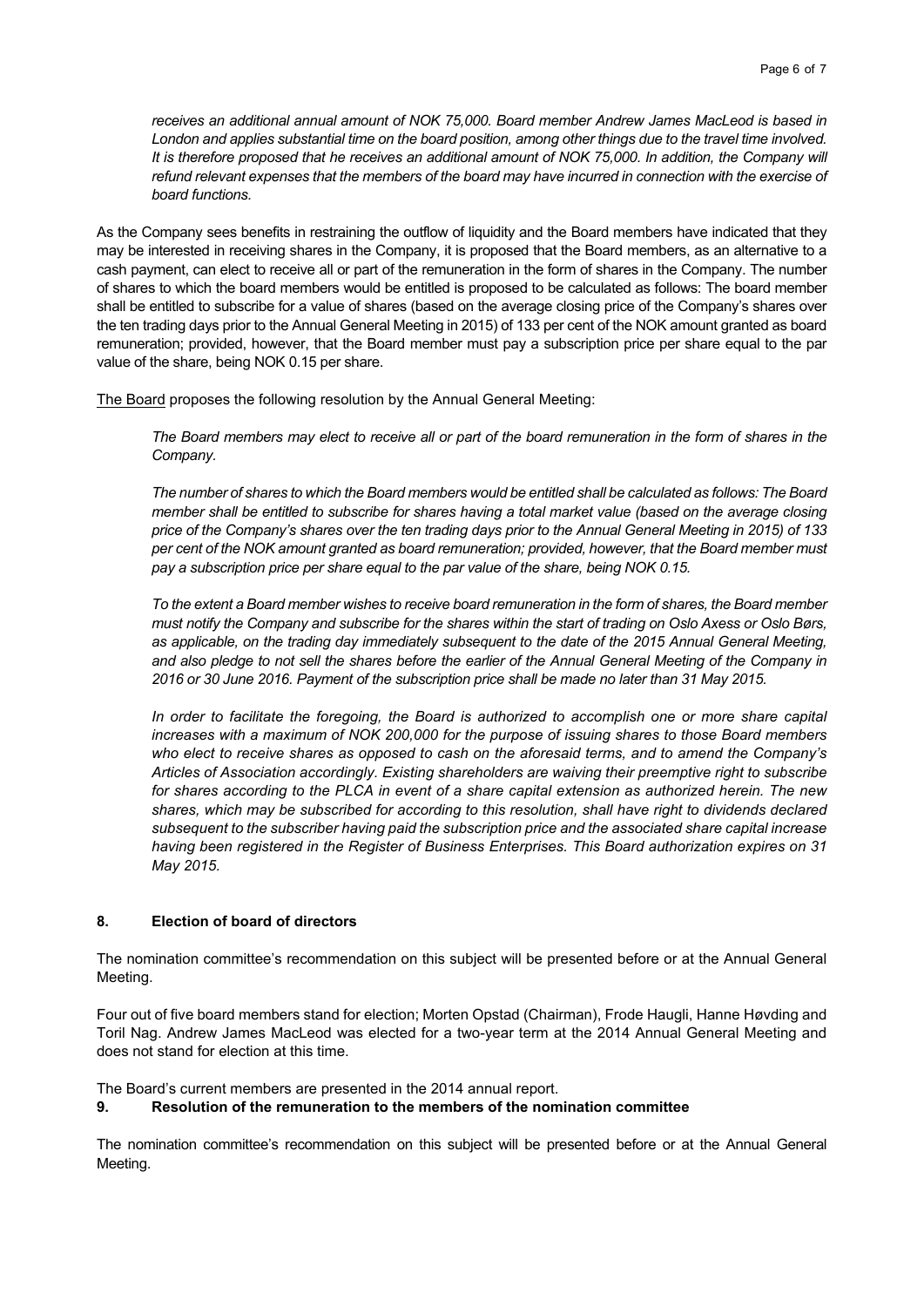The nomination committee proposes that:

*Remuneration to the nomination committee's members is determined to be NOK 25,000 for the Chairman of the committee and NOK 15,000 for each of the other members for the period from the 2014 Annual General Meeting to the 2015 Annual General Meeting.* 

#### **10. Election of nomination committee**

The nomination committee's recommendation on this subject will be presented before or at the Annual General Meeting.

#### **11. Resolution of the remuneration of the auditor**

The Board proposes that the Annual General Meeting approves the payment of the auditor's fees for 2014 against invoice. The fees are disclosed in note 6 to the annual financial statements for 2014.

**\*\*\*\*\*** 

At 09.30 hrs. or after the Annual General Meeting has been adjourned, the CEO, Hemant Mardia, will give a presentation and status report of IDEX ASA. The presentation is open to the general public and the press.

> 20 April 2015 IDEX ASA

*Morten Opstad*  Chairman of the Board of Directors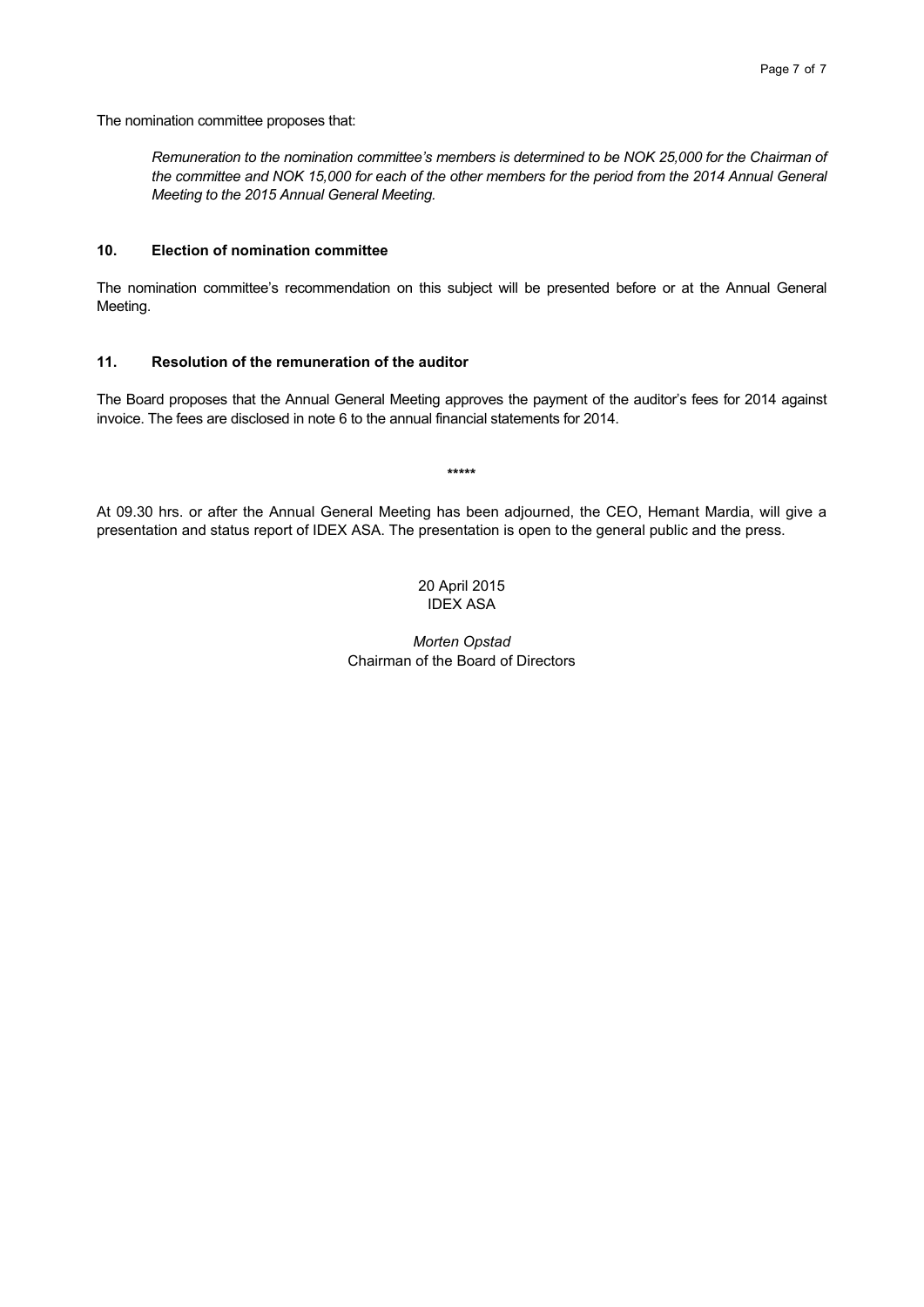

## **Statement on remuneration to senior managers 2015**

This statement to the annual general meeting in IDEX ASA ("the Company") on 12 May 2015 has been prepared by the board of directors of IDEX ASA in accordance with Section 6-16a of the Norwegian Public Limited Liability Companies Act. The statement contains guidelines and main principles for the company's remuneration of senior managers in 2016. The statement also outlines the implementation and effects of the policies in effect in 2014.

## **1. Advisory guidelines for remuneration of senior managers in 2016**

*Note: The guidelines in this section set out the principles for executive remuneration at large. These guidelines are*  subject to a separate vote at the annual general meeting, which result is advisory (non-binding) to the board of *directors.* 

In order to attract and retain the leadership competence that IDEX needs, the remuneration of senior managers, and all other employees, shall be competitive and comprise a basic salary including standard benefits, which salary may be supplemented by performance-based cash bonus and incentive subscription rights. Cash bonus plans are limited to fixed amounts or fixed percentage of base pay. All parts of the remuneration – fixed as well as variable – shall reflect the responsibility and performance over time of the respective manager. Bonus payments are contingent on efforts and contribution to achievement of business and/or operational objectives.

The basic salary is evaluated annually. The Company's bonus plan cycle is from 1 July to 30 June, with a possible mid-term evaluation as at 31 December and payout in the first quarter.

Managers do not receive any additional compensation for serving as board members of subsidiaries in the group. For the avoidance of doubt, travel and other out-of-pocket expenses in connection with such duty is refunded per normal expense refund practices. The managing director of the Company is also CEO for the group, and performs this duty as a part of his employment in the Company for no additional remuneration.

The board determines the salary and other remuneration to the CEO. The CEO determines the salary and other remuneration of all other employees, within the framework set by the board.

There is no post-employment remuneration beyond conventional notice periods of 3-6 months, or shorter when applicable.

#### **2. Binding guidelines for share-based remuneration to senior managers in 2016**

*Note: The guidelines in this section set out the principles for share-based executive remuneration. These guidelines are subject to a separate vote at the annual general meeting, which result is binding for the board of directors.* 

The Company's subscription rights plan(s) as resolved by the general meeting is the same for senior managers as for all employees. Grants are scaled based on position, results and competitive considerations. The purpose of such plans is to strengthen the Company by providing to employees, management and individual contractors additional performance incentive.

According to the programme rules, as resolved separately by the annual general meeting, the exercise price shall be minimum the higher of the average closing price of the IDEX share on ten trading days preceding the date of the grant, or the closing price of the IDEX share on the trading day preceding the date of the grant. Unless resolved otherwise by the board, 25 per cent of each grant of subscription rights vest each 12 months after the date of the grant. The subscription rights lapse on the fifth anniversary after the annual general meeting that resolved the programme.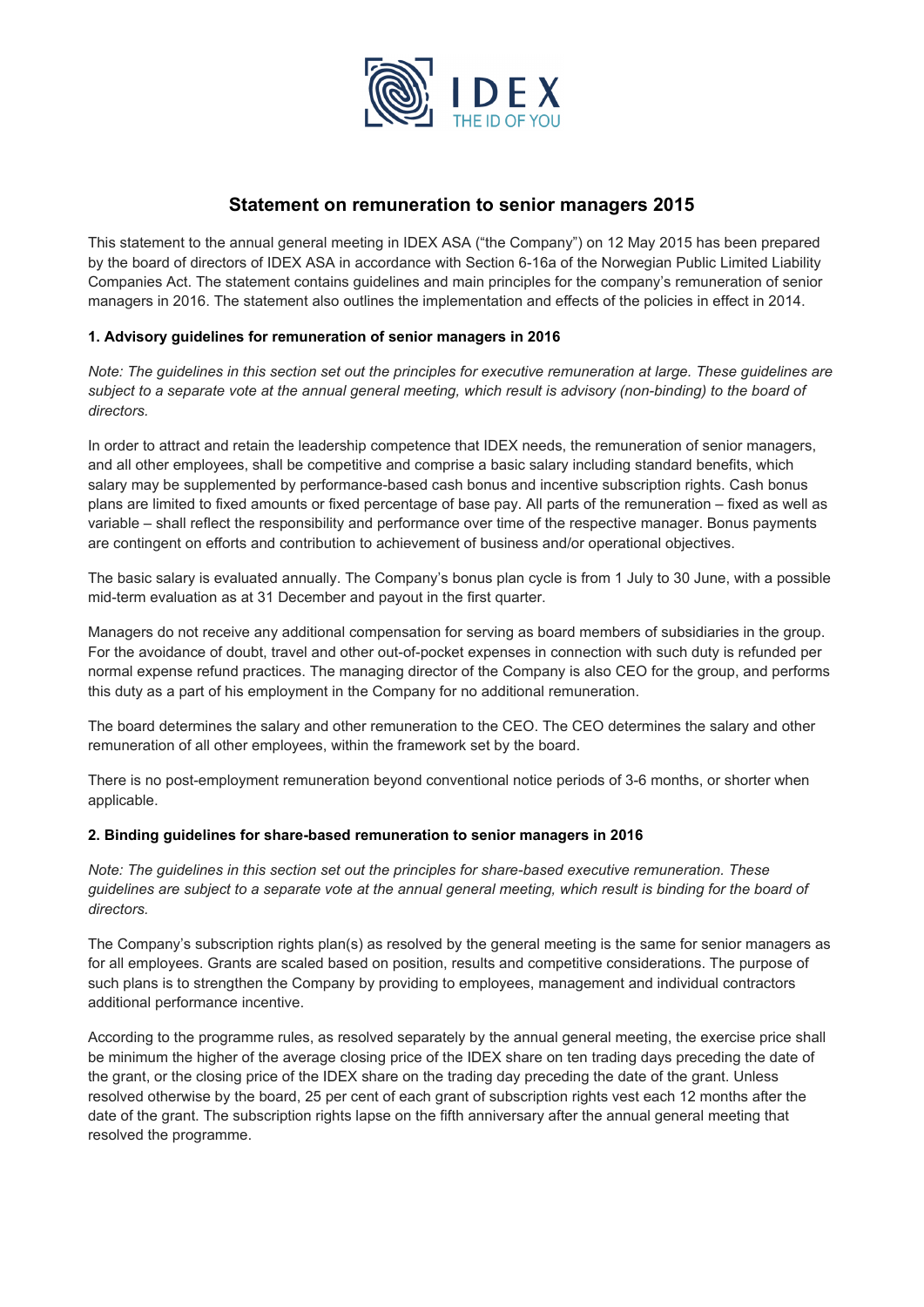#### **3. Implementation and effect of the policies on remuneration to senior managers in 2014**

The bonus plan works to motivate senior managers to achieve the Company's operational and business objectives in the annual planning cycle. The share-based incentive plan with vesting over several years, works to align the interests of senior managers with shareholders' interests also in the long term.

Salary, pension and any paid bonuses including pertinent employer's tax is expensed simultaneously with the paid or earned remuneration. The earned compensation of each senior manager in 2014 is reported in note 3 to the annual financial statements for 2014.

The equity effect of the share-based remuneration is nil because the contra item is a notional equity injection of equal amount. In addition the cost of employer's tax on the earned intrinsic value of the subscription rights on the balance sheet date, is accrued. The value varies with the share price and may entail a net reversal of the cost. On exercise, the actual employer's tax is expensed and the accrual adjusted to the remaining subscription rights. The actual cost of the employer's tax is normally funded by the equity paid in on exercise.

For the shareholders an actual or possible exercise will represent a dilution. At the end of 2014, the number of outstanding subscription rights to management including their close associates amounted to 14,140,000, corresponding to 3.4 per cent of the share capital.

| Incentive subscription rights<br>held by senior managers who<br>are primary insiders | <b>Holding</b><br>31 Decembe<br>r 2013 | <b>Grants</b> | <b>Exercised</b> | Expiry,<br>cancellations<br>and other | <b>Holding</b><br>31 December<br>2014 |
|--------------------------------------------------------------------------------------|----------------------------------------|---------------|------------------|---------------------------------------|---------------------------------------|
|                                                                                      |                                        |               |                  | changes                               |                                       |
| Hemant Mardia ("H.M."), CEO                                                          | 5 000 000                              | 1 500 000     |                  |                                       | 6 500 000                             |
| w.avg. price                                                                         | 1.69                                   | 4.45          |                  |                                       | 2.32                                  |
| close relation of H.M.                                                               | 500 000                                |               |                  |                                       | 500 000                               |
| w.avg. price                                                                         | 5.24                                   |               |                  |                                       | 5.24                                  |
| Ralph W. Bernstein, CTO                                                              | 3 672 960                              |               | 1672960          |                                       | 2 000 000                             |
| w.avg. price                                                                         | 1.38                                   |               | 1.14             |                                       | 1.58                                  |
| Henrik Knudtzon, CFO                                                                 |                                        | 1 500 000     |                  |                                       | 1 500 000                             |
| w.avg. price                                                                         |                                        | 7.03          |                  |                                       | 7.03                                  |
| Erling Svela, VP Finance                                                             | 706 668                                |               | 66 668           |                                       | 640 000                               |
| w.avg. price                                                                         | 1.89                                   |               | 1.20             |                                       | 1.96                                  |
| Kristian Wiermyhr, VP SIs&Strgy                                                      | 3 000 000                              |               |                  |                                       | 3 000 000                             |
| w.avg. price                                                                         | 1.15                                   |               |                  |                                       | 1.15                                  |
| Total                                                                                | 12879628                               | 3 000 000     | 1739628          | $\mathbf{0}$                          | 14 140 000                            |
| w.avg. price                                                                         | 1.62                                   | 5.74          | 1.14             |                                       | 2.55                                  |

Fornebu 16 April 2015 *The Board of Directors of IDEX ASA*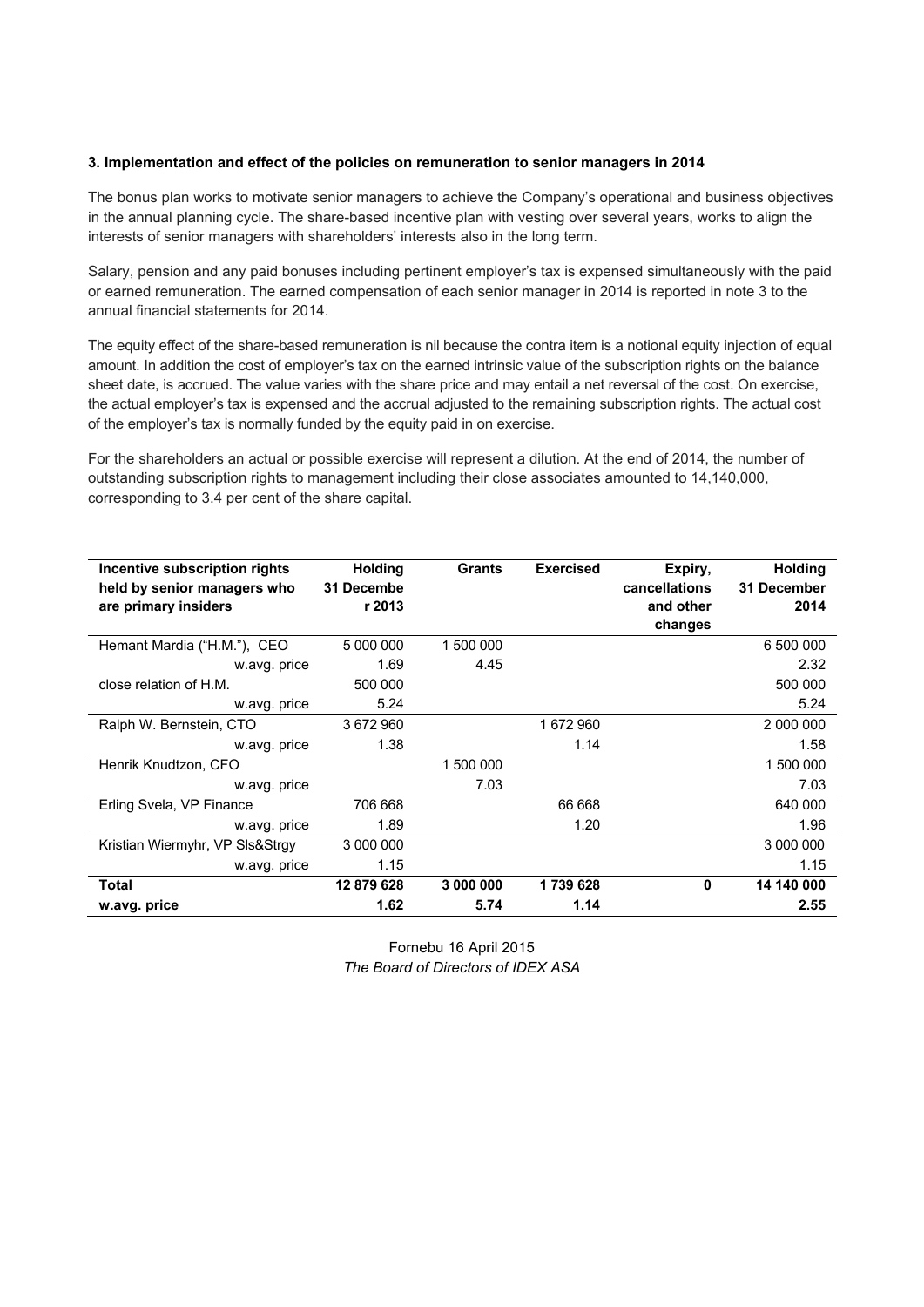

#### **Ref no: PIN code:**

## **Notice of Annual General Meeting**

The Annual General Meeting of IDEX ASA will be held on 12 May 2015 at 09.00 hrs. at Vika Atrium Conference Centre, Munkedamsveien 45 in Oslo, Norway

If the above-mentioned shareholder is an enterprise, it will be represented by:

 Name of enterprise's representative (To grant a proxy, use the proxy form below)

## **Notice of attendance 12 May 2015 at 09.00 hrs.**

The undersigned will attend the Annual General Meeting and vote for:

|            | Own shares<br>Other shares in accordance with enclosed Power of Attorney |
|------------|--------------------------------------------------------------------------|
| A total of | <b>Shares</b>                                                            |

This notice of attendance must be received by DNB Bank ASA no later than 8 May 2015 at 12.00 hrs. **Notice of attendance may be sent electronically through the Company's website www.idex.no or through VPS Investor Services.** To access the electronic system for notification of attendance or to submit your proxy, through the Company's website, the above-mentioned reference number and PIN code must be stated. The notice may also be sent by e-mail to genf@dnb.no, regular mail to DNB Bank ASA, Registrar's Department,

P.O.Box 1600 Sentrum, NO-0021 Oslo, Norway. Fax is not available.

Date **Date** Shareholder's signature  **(If attending personally. To grant a proxy, use the form below)** 





## Proxy without voting instructions 12 May 2015 Ref no: PIN code:

This proxy form is to be used for a proxy without voting instructions. To grant a proxy with voting instructions, please use page 2.

If you do not attend the Annual General Meeting in person, this proxy may be used by a person authorised by you, or you may send the proxy without naming the proxy holder, in such case, the proxy will be deemed to be given to the Chairman of the Board of Directors or a person authorised by the Board of Directors. The proxy must be dated and signed.

The proxy form should be received by DNB Bank ASA, Registrar's Department no later than 8 May 2015 at 12.00 hrs. **The proxy may be sent electronically through the Company's website http://www.idex.no or through VPS Investor Services.**  The notice may also be sent by e-mail to genf@dnb.no, regular mail to DNB Bank ASA, Registrar's Department, P.O.Box 1600 Sentrum, NO-0021 Oslo, Norway. Fax is not available.

The undersigned The undersigned the two states of the two states of the two states of the two states of the two states of the two states of the two states of the two states of the two states of the two states of the two st

 $\Box$  the Chairman of the Board of Directors (or a person authorised by the Board of Directors), or

\_\_\_\_\_\_\_\_\_\_\_\_\_\_\_\_\_\_\_\_\_\_\_\_\_\_\_\_\_\_\_\_\_\_\_\_\_\_\_\_\_\_\_\_\_

(Name of proxy holder in capital letters)

a proxy to attend and vote for my/our shares at the Annual General Meeting of IDEX ASA on 12 May 2015.

Place Date Date Shareholder's signature  **(Signature only when granting a proxy)** 

With regard to rights of attendance and voting, reference is made to the Norwegian Public Limited Liability Companies Act, in particular Chapter 5. If the shareholder is a company, the company's certificate of registration must be attached to the proxy.